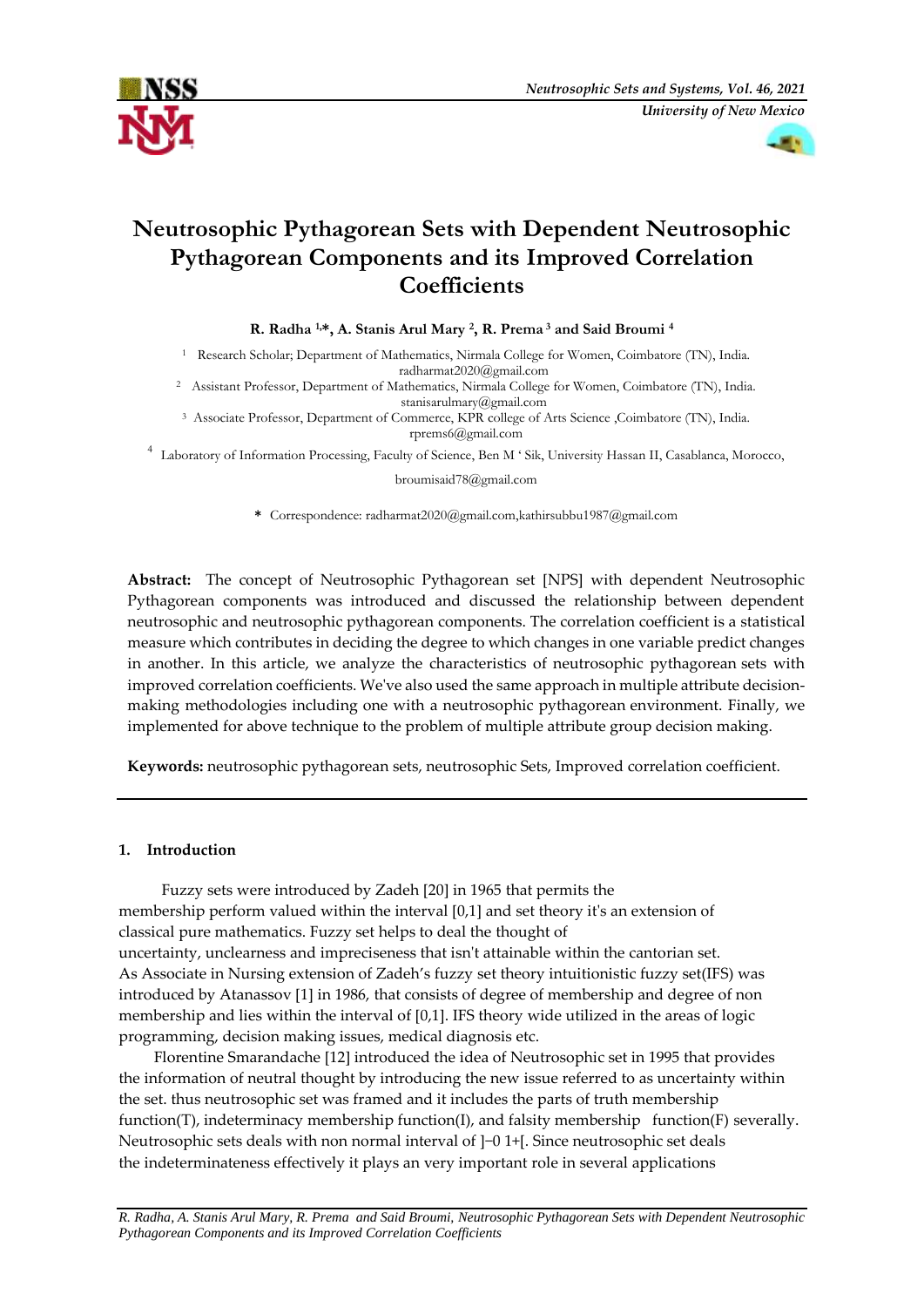To method the unfinished data or imperfect data to unclearness a brand new mathematical approach i.e., To deal the important world issues, Wang [13](2010) introduced the idea of single valued neutrosophic sets(SVNS) that is additionally referred to as an extension of intuitionistic fuzzy sets and it became a really new hot analysis topic currently. The concept of neutrosophic pythagorean sets with dependent neutrosophic components was introduced by R. Jhansi and K. Mohana[6].

Further, R. Radha and A. Stanis Arul Mary[7] outlined a brand new hybrid model of Pentapartitioned Neutrosophic Pythagorean sets (PNPS) and Quadripartioned neutrosophic pythagorean sets in 2021.Correlation coefficient may be a effective mathematical tool to live the strength of the link between 2 variables. such a lot of researchers pay the attention to the idea of varied correlation coefficients of the various sets like fuzzy set, IFS, SVNS, QSVNS. In 1999 D.A Chiang and N.P. Lin [3] projected the correlation of fuzzy sets underneath fuzzy setting. Later D.H. Hong [4] (2006) outlined fuzzy measures for a coefficient of correlation of fuzzy numbers below Tw (the weakest t-norm) based mostly fuzzy arithmetic operations.

 Correlation coefficients plays a very important role in several universe issues like multiple attribute cluster higher cognitive process, cluster analysis, pattern recognition, diagnosis etc., therefore several authors targeted the idea of shaping correlation coefficients to resolve the important world issues in significantly multicriteria decision making strategies. Jun Ye [19] outlined the improved correlation coefficients of single valued neutrosophic sets and interval neutrosophic sets for multiple attribute higher cognitive process to beat the drawbacks of the correlation coefficients of single valued neutrosophic sets (SVNSs) that is outlined in [17].

In this paper, we have applying improved correlation coefficient on Neutrosophic Pythagorean sets and studied with an example. In the third section, the idea of Neutrosophic Pythagorean set was initiated and in fourth section, the improved correlation coefficient was applied to neutrosophic pythagorean sets. Finally, the decision making under improved correlation was illustrated by an example in the last section

# **2 Preliminaries**

# **2.1 Definition [12]**

Let X be a universe. A Neutrosophic set A on X can be defined as follows:

$$
A = \{ \langle x, T_A(x), I_A(x), F_A(x) \rangle : x \in X \}
$$

Where  $T_A$ ,  $I_A$ ,  $F_A$ :  $U \to [0,1]$  and  $0 \le T_A(x) + I_A(x) + F_A(x) \le 3$ 

Here,  $T_A(x)$  is the degree of membership,  $I_A(x)$  is the degree of inderminancy and  $F_A(x)$  is the degree of non-membership.

He re,  $T_A(x)$  and  $F_A(x)$  are dependent neutrosophic components and  $I_A(x)$  is an independent component.

#### **2.2 Definition [6]**

Let X be a universe. A Pythagorean Neutrosophic set A with T and F are dependent neutrosophic components and I as independent component for  $A = \{ \langle x, T_A, I_A, F_A \rangle : x \in X \}$  on X is an object of the form

*R. Radha, A. Stanis Arul Mary, R. Prema and Said Broumi, Neutrosophic Pythagorean Sets with Dependent Neutrosophic Pythagorean Components and its Improved Correlation Coefficients*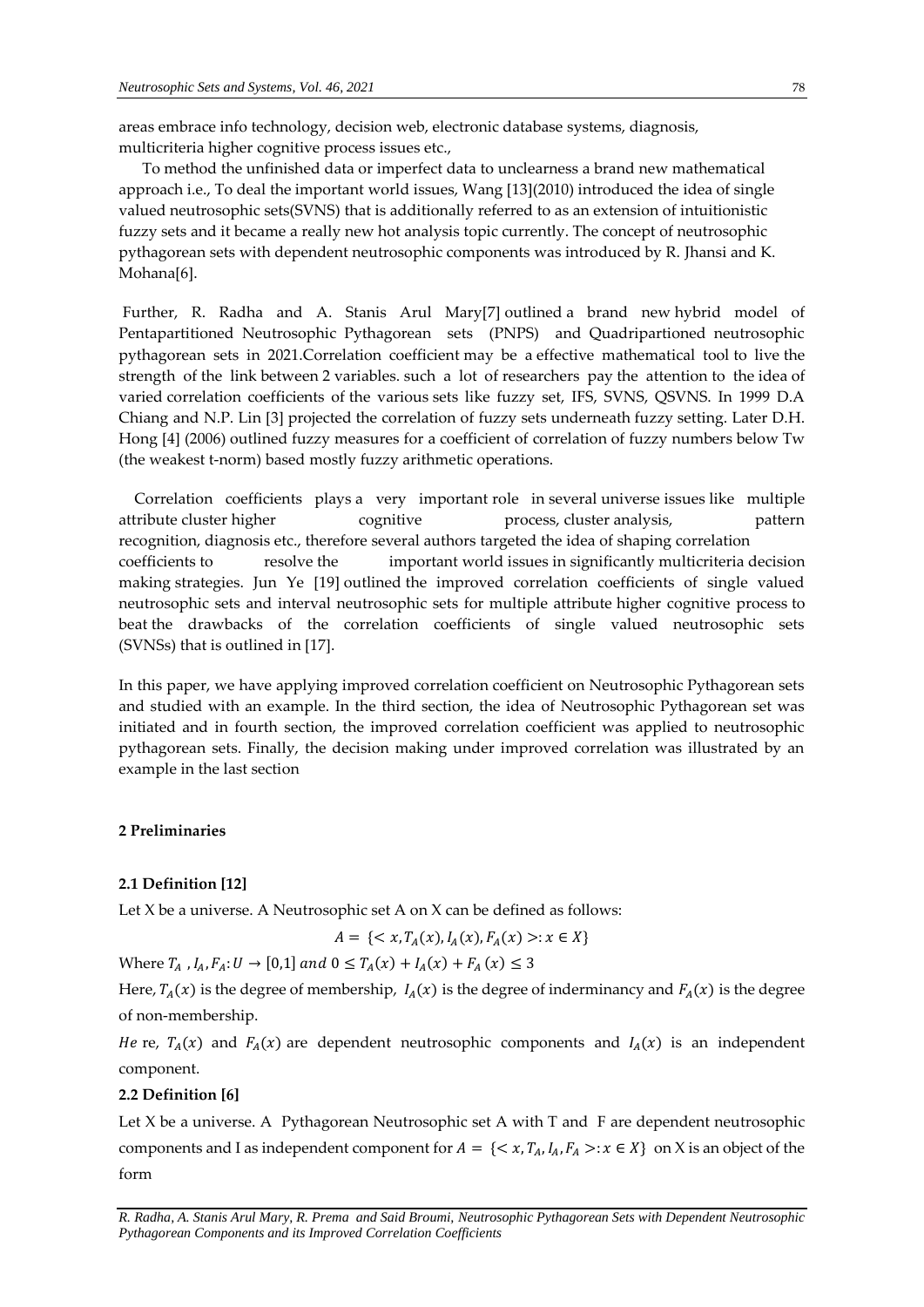$$
(T_A)^2 + (I_A)^2 + (F_A)^2 \le 2
$$

Here,  $T_A(x)$  is the truth membership,  $I_A(x)$  is indeterminancy membership and  $F_A(x)$  is the false membership .

#### **2.3 Definition [6]**

The complement of a Pythagorean Neutrosophic set  $A = \{ \langle x, T_A, U_A, F_A \rangle : r \in R \}$  with dependent Neutrosophic components is  $A^C = \{ \langle x, F_A, U_A, T_A \rangle : r \in R \}.$ 

# **2.4 Definition [6]**

Let  $A = \{ \langle x, T_A, U_A, F_A \rangle : r \in R \}$  and  $B = \{ \langle x, T_B, U_B, F_B \rangle : r \in R \}$  are two Pythagorean Neutrosophic sets with dependent Neutrosophic components on the universe R. Then the union and intersection of two sets can be defined by

A ∪  $B = \{ \max(T_A, T_B), \max(U_A, U_B), \min(F_A, F_B) \},\}$ A  $\cap$  B = {min  $(T_A, T_B)$ , min  $(U_A, U_B)$ , max  $(F_A, F_B)$ }.

#### **3.Neutrosophic Pythagorean Set with Dependent Neutrosophic Pythagorean Components**

# **3.1 Definition**

Let R be a universe. A Neutrosophic pythagorean set A with T and F as dependent Neutrosophic Pythagorean components and U as independent component for A on R is an object of the form

$$
A = \{ \langle x, T_A, U_A, F_A \rangle : r \in R \}
$$

Where  $(T_A)^2 + (F_A)^2 \le 1$  and

$$
(T_A)^2 + (U_A)^2 + (F_A)^2 \leq 2
$$

Here,  $T_A(x)$  is the truth membership,  $U_A(x)$  is indeterminancy membership and  $F_A(x)$  is the false membership .

Remark: When T and F as dependent Neutrosophic Components, then  $T + F \leq 1$ .

# **3.2 Definition**

The complement of a Neutrosophic Pythagorean set  $A = \{ \langle x, T_A, U_A, F_A \rangle : r \in R \}$  with dependent Neutrosophic Pythagorean components is

 $A^C = \{ \langle x, F_A, 1 - U_A, T_A \rangle : r \in R \}.$ 

# **3.3 Definition**

Let  $A = \{ \langle x, T_A, U_A, F_A \rangle : r \in R \}$  and  $B = \{ \langle x, T_B, U_B, F_B \rangle : r \in R \}$  are two Neutrosophic Pythagorean sets with dependent Neutrosophic Pythagorean components on the universe R. Then the union and intersection of two sets can be defined by

A ∪  $B = \{ \max(T_A, T_B), \min(U_A, U_B), \min(F_A, F_B) \},\$ A  $\cap$  B = {min  $(T_A, T_B)$ , max  $(U_A, U_B)$ , max  $(F_A, F_B)$ }.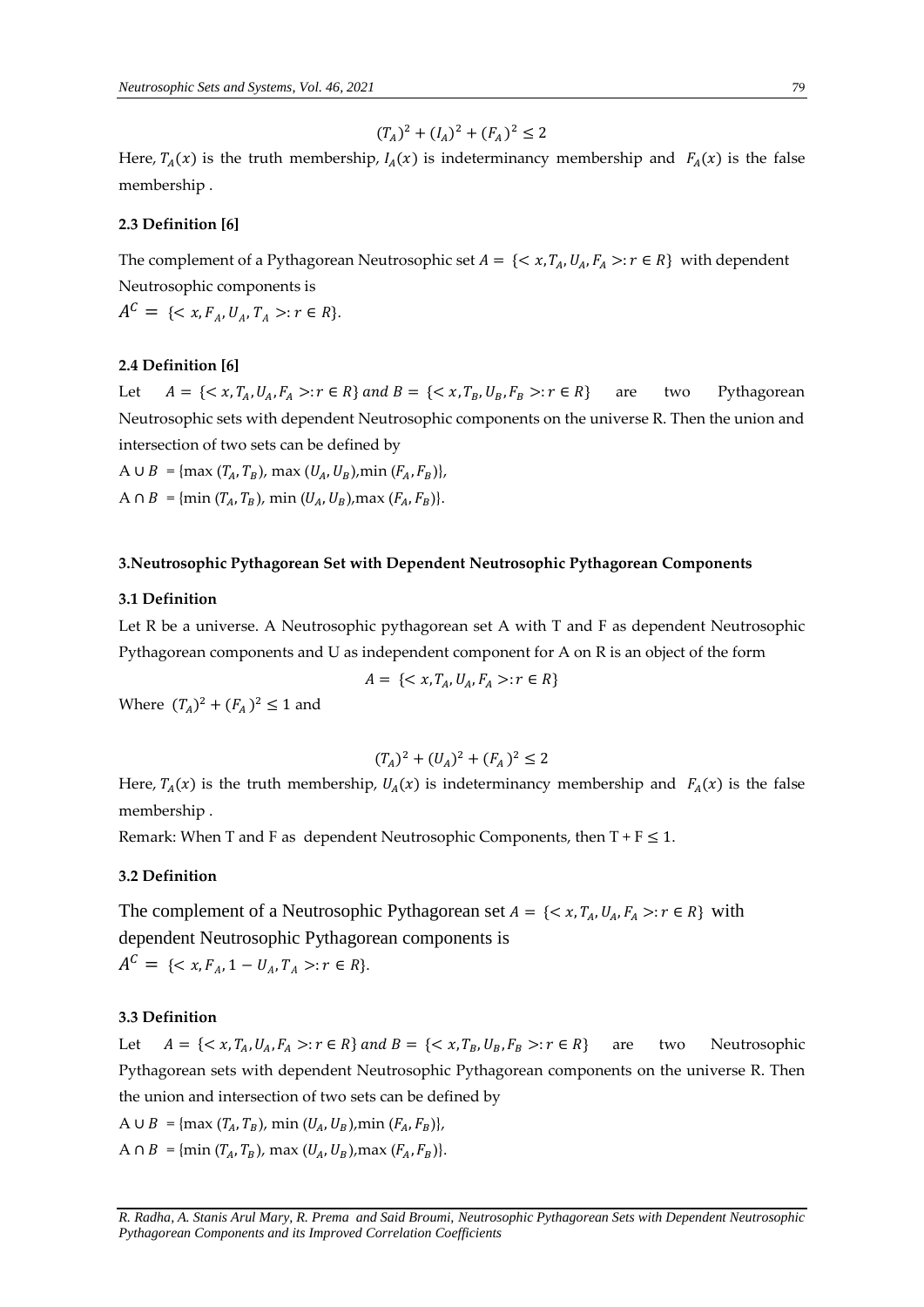# **3.4 Example**

Let R = {a, b} and A = { (a, 0.4,0.3), (b,0.5,0.2)}.

Then  $\tau$  = {0,1, A} is a topology on R. Then A is a Neutrosophic Pythagorean set.

#### **3.5 Example**

Let  $R = \{a, b\}$  and  $A = \{(a, 0.7, 0.7), (b, 0.7, 0.7)\}.$ 

Then  $\tau$  = {0,1, A} is a topology on R. Since  $T_A + F_A > 1$ , then A is a Neutrosophic Pythagorean set with dependent neutrosophic pythagorean components but not dependent neutrosophic components.

*But*  $(T_A)^2 + (U_A)^2 + (F_A)^2 \le 2$ . Hence A is a Pythagorean Neutrosophic set.

# **3.6 Example**

Let R = {a, b} and A = { (a, 0.8, 0.7), (b, 0.7, 0.7}.

Then  $\tau = \{0, 1, A\}$  is a topology on R. Since  $T_A + F_A > 1$ ,  $(T_A)^2 + (F_A)^2 > 1$ , then A is not a Neutrosophic Pythagorean set with dependent neutrosophic pythagorean components and dependent neutrosophic components.

*But*  $(T_A)^2 + (U_A)^2 + (F_A)^2 \le 2$ . Hence A is a Pythagorean Neutrosophic set.

#### **4. Improved Correlation Coefficients**

Based on the concept of correlation coefficient of NPS s , we have defined the improved correlation coefficients of NPS s in the following section.

# **4.1 Definition**

Let P and Q be any two NPs s in the universe of discourse  $R = \{r_1, r_2, r_3, ..., r_n\}$ , then the improved correlation coefficient between P and Q is defined as follows K (P, Q) =  $\frac{1}{3n} \sum_{k=1}^{n} [\alpha_k (1 - \Delta T_k) + +\gamma_k (1 - \Delta U_k) + \mu_k (1 - \Delta F_k)]$ 

Where

 $\alpha_k = \frac{2 - \Delta T_k - \Delta T_{max}}{2 - \Delta T_{max} - \Delta T_{max}}$  $\frac{2-\Delta T_{k}-\Delta T_{max}}{2-\Delta T_{min}-\Delta T_{max}}$  $\gamma_k = \frac{2-\Delta U_k - \Delta U_{max}}{2-\Delta U_{max} - \Delta U_{max}}$  $\frac{2- \Delta U_{R} \Delta U_{max}}{2-\Delta U_{min}-\Delta U_{max}}$  $\mu_k = \frac{2 - \Delta F_k - \Delta F_{max}}{2 - \Delta F_{max} - \Delta F}$  $\frac{2-\Delta F_{min}-\Delta F_{max}}{2-\Delta F_{min}-\Delta F_{max}}$  $\Delta T_K = |T_P^2(r_k) - T_Q^2(r_k)|,$  $\Delta U_K = |U_P^2(r_k) - U_Q^2(r_k)|,$  $\Delta F_K = |F_P^2(r_k) - F_Q^2(r_k)|$  $\Delta T_{min} = min_k |T_P^2(r_k) - T_Q^2(r_k)|,$ 

*R. Radha, A. Stanis Arul Mary, R. Prema and Said Broumi, Neutrosophic Pythagorean Sets with Dependent Neutrosophic Pythagorean Components and its Improved Correlation Coefficients*

(1)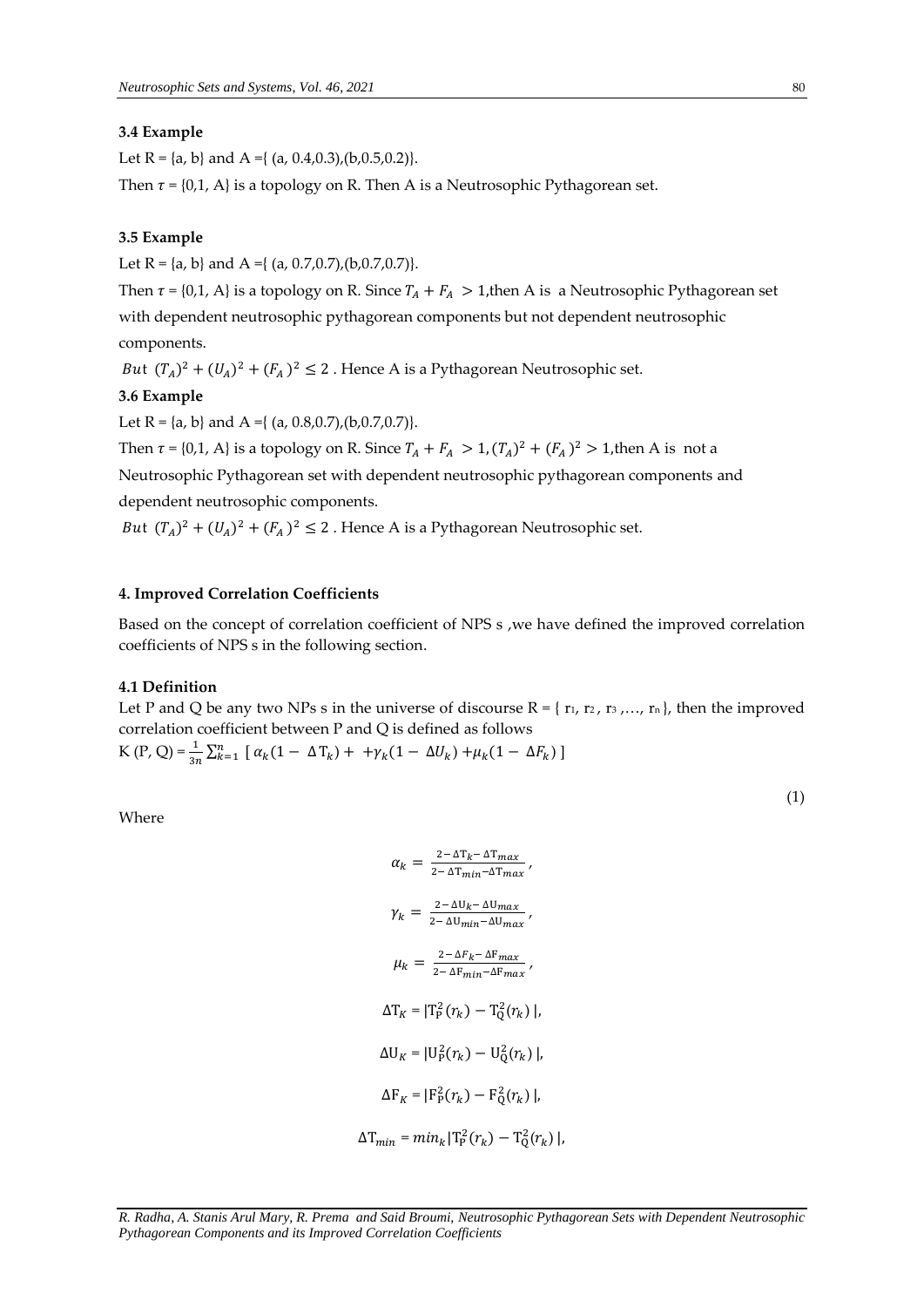$\Delta U_{min} = min_k |U_P^2(r_k) - U_Q^2(r_k)|,$  $\Delta F_{min} = min_k |F_P^2(r_k) - F_Q^2(r_k)|,$  $\Delta T_{max} = max_k |T_P^2(r_k) - T_Q^2(r_k)|,$  $\Delta U_{max} = max_k |U_P^2(r_k) - U_Q^2(r_k)|,$  $\Delta F_{max} = max_k |F_P^2(r_k) - F_Q^2(r_k)|,$ 

For any  $r_k$  ∈ R and  $k = 1, 2, 3, \ldots$  n.

#### **4.2 Theorem**

For any two NPS s P and Q in the universe of discourse  $R = \{r_1, r_2, r_3, ..., r_n\}$ , the improved correlation coefficient K(P, Q) satisfies the following properties.

1)  $K(P, Q) = K(Q, P);$ 

2)  $0 \le K(P,Q) \le 1$ ;

3)  $K(P, Q) = 1$  iff  $P = Q$ .

Proof

(1) It is obvious and straightforward.

(2) Here,  $0 \le \alpha_k \le 1$ ,  $0 \le \gamma_k \le 1$ ,  $0 \le \mu_k \le 1$ ,  $0 \le 1 - \Delta T_k \le 1$ ,

 $0 ≤ 1 - ΔU_k ≤ 1, 0 ≤ 1 - ΔF_k ≤ 1$ , Therefore the following inequation satisfies

 $0 \le \alpha_k (1 - \Delta T_k) + (\gamma_k (1 - \Delta U_k) + \mu_k (1 - \Delta F_k) \le 3$ . Hence we have  $0 \le K(P,Q) \le 1$ 

(3) If K (P, Q) = 1, then we get  $\alpha_k (1 - \Delta T_k) + \gamma_k (1 - \Delta U_k) + \mu_k (1 - \Delta F_k) = 3$ .

Since  $0 \le \alpha_k (1 - \Delta T_k) \le 1$ ,  $0 \le \gamma_k (1 - \Delta U_k) \le 1$  and  $0 \le \mu_k (1 - \Delta F_k) \le 1$ , there are

 $\alpha_k (1 - \Delta T_k) = 1$ ,  $\gamma_k (1 - \Delta U_k) = 1$  and  $\mu_k (1 - \Delta F_k) = 1$ . And also since  $0 \le \alpha_k \le 1$ ,  $0 \le \gamma_k \le 1$ and  $0 \le \mu_k \le 1, 0 \le 1 - \Delta T_k \le 1, 0 \le 1 - \Delta U_k \le 1, 0 \le 1 - \Delta F_k \le 1$ . We get  $\alpha_k = \alpha_k = \gamma_k = \alpha$  $\mu_k = 1$  and  $1 - \Delta T_k = 1 - \Delta U_k = 1 - \Delta F_k = 1$ . This implies,  $\Delta T_k = \Delta T_{min} = \Delta T_{max} = 0$ ,  $\Delta U_k =$  $\Delta U_{min} = \Delta U_{max} = 0$ ,  $\Delta F_k = \Delta F_{min} = \Delta F_{max} = 0$ . Hence  $T_P(r_k) = T_Q(r_k)$ ,  $U_P(r_k) = U_Q(r_k)$  and  $F_P(r_k) = F_Q(r_k)$  for any  $r_k \in R$  and  $k = 1, 2, 3, \dots$ n. Hence P = Q.

Conversely, assume that P = Q, this implies  $T_P(r_k) = T_Q(r_k)$ ,  $U_P(r_k) = U_Q(r_k)$  and  $F_P(r_k) = F_Q(r_k)$ for any  $r_k \in R$  and  $k = 1,2,3,...$ n. Thus  $\Delta T_k = \Delta T_{min} = \Delta T_{max} = 0$ ,  $\Delta U_k = \Delta U_{min} = \Delta U_{max} = 0$ ,  $\Delta F_k =$  $\Delta F_{min} = \Delta F_{max} = 0$ . Hence we get K (P, Q) = 1.

The improved correlation coefficient formula which is defined is correct and also satisfies these properties in the above theorem . When we use any constant  $\varepsilon > 3$  in the following expressions

$$
\alpha_k = \frac{\varepsilon - \Delta T_k - \Delta T_{max}}{\varepsilon - \Delta T_{min} - \Delta T_{max}},
$$

$$
\gamma_k = \frac{\varepsilon - \Delta U_k - \Delta U_{max}}{\varepsilon - \Delta U_{min} - \Delta U_{max}},
$$

$$
\mu_k = \frac{\varepsilon - \Delta F_k - \Delta F_{max}}{\varepsilon - \Delta F_{min} - \Delta F_{max}}
$$

*R. Radha, A. Stanis Arul Mary, R. Prema and Said Broumi, Neutrosophic Pythagorean Sets with Dependent Neutrosophic Pythagorean Components and its Improved Correlation Coefficients*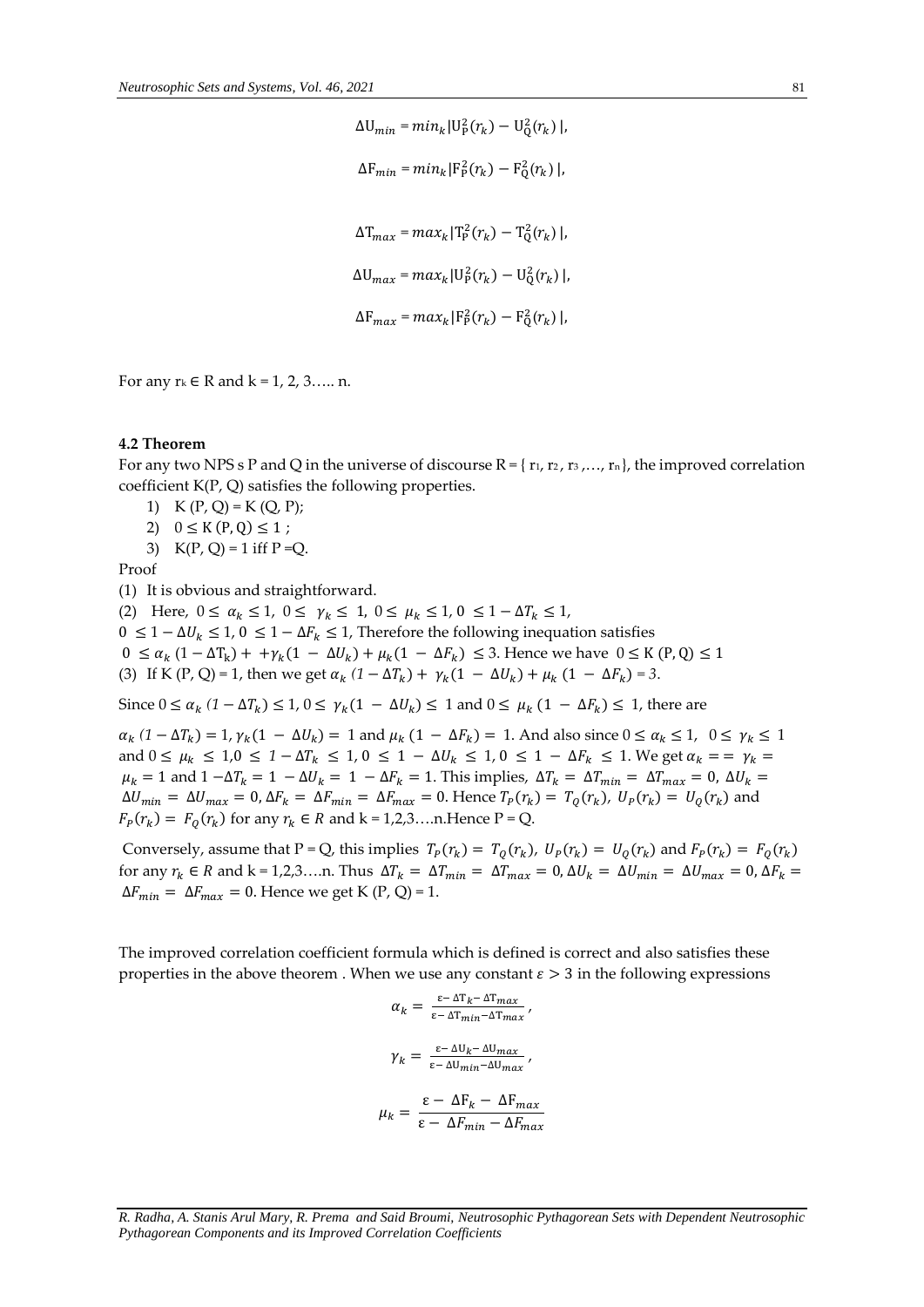# **4.3 Example**

Let A = { $r$ , 0,0,0,0} and B = { $r$ , 0.4,0.2,0.5} be any two NPS s in R. Therefore by equation (1) we get  $K(A, B) = 0.15$ . It shows that the above defined improved correlation coefficient overcome the disadvantages of the correlation coefficient .

In the following, we define a weighted correlation coefficient between NPS s since the differences in the elements are considered into an account,

Let  $w_k$  be the weight of each element  $r_k$ (k = 1,2…n),  $w_k \in [0,1]$  and  $\sum_{k=1}^n w_k = 1$ , then the weighted correlation coefficient between the NPS s A and B

$$
K_{w}(A, B) = \frac{1}{3} \sum_{k=1}^{n} w_{k} [\alpha_{k} (1 - \Delta T_{k}) + \gamma_{k} (1 - \Delta U_{k}) + \mu_{k} (1 - \Delta F_{k})]
$$

*(2)*

If  $w = (1/n, 1/n, 1/n, \ldots, 1/n)$ <sup>T</sup>, then equation (2) reduces to equation (1).  $K_w(A, B)$  also satisfies the three properties in the above theorem.

#### **4.4 Theorem**

Let  $w_k$  be the weight for each element  $r_k$ (k = 1,2,...n),  $w_k \in [0,1]$  and  $\sum_{k=1}^n w_k = 1$ , then the weighted correlation coefficient between the NPS s A and B which is denoted by  $K_w(A, B)$  defined in equation ( 3.2) satisfies the following properties.

1)  $K_w(A, B) = K_w(B, A);$ 

$$
2) \quad 0 \leq K_w(A, B) \leq 1;
$$

3)  $K_w(A, B) = 1$  iff  $A = B$ .

It is similar to prove the properties in theorem 3.1

#### **5 Decision Making using the improved correlation coefficient of NPS s**

Multiple attribute decision making (MADM) problems refers to make decisions when several attributes are involved in real -life problem. For example one may buy a vehicle by analysing the attributes which is given in tems of price, style,safety, comfort etc.,

Here we consider a multiple attribute decision making problem with Neutrosophic pythagorean information and the characteristic of an alternative  $A_i$  (i = 1,2,...m) on an attribute  $C_j$  (j = 1,2...n) is represented by the following NPS s:

$$
A_i = \{ (C_j, T_{A_i}(C_j), U_{A_i}(C_j), F_{A_i}(C_j) \mid C_j \in C, j = 1, 2, \dots n \},
$$

Where  $T_{A_i}(C_j)$ ,  $U_{A_i}(C_j)$ ,  $F_{A_i}(C_j) \in [0,1]$  and

 $0 \leq T_{A_j}^2(C_j) + U_{A_j}^2(C_j) + F_{A_j}^2(C_j) \leq 2$  for  $C_j \in C, j = 1, 2, ... n$  and  $I = 1, 2, ... m$ .

$$
d_{ij} = (t_{ij}, u_{ij}, f_{ij}) (i = 1, 2, \dots m; j = 1, 2 \dots n).
$$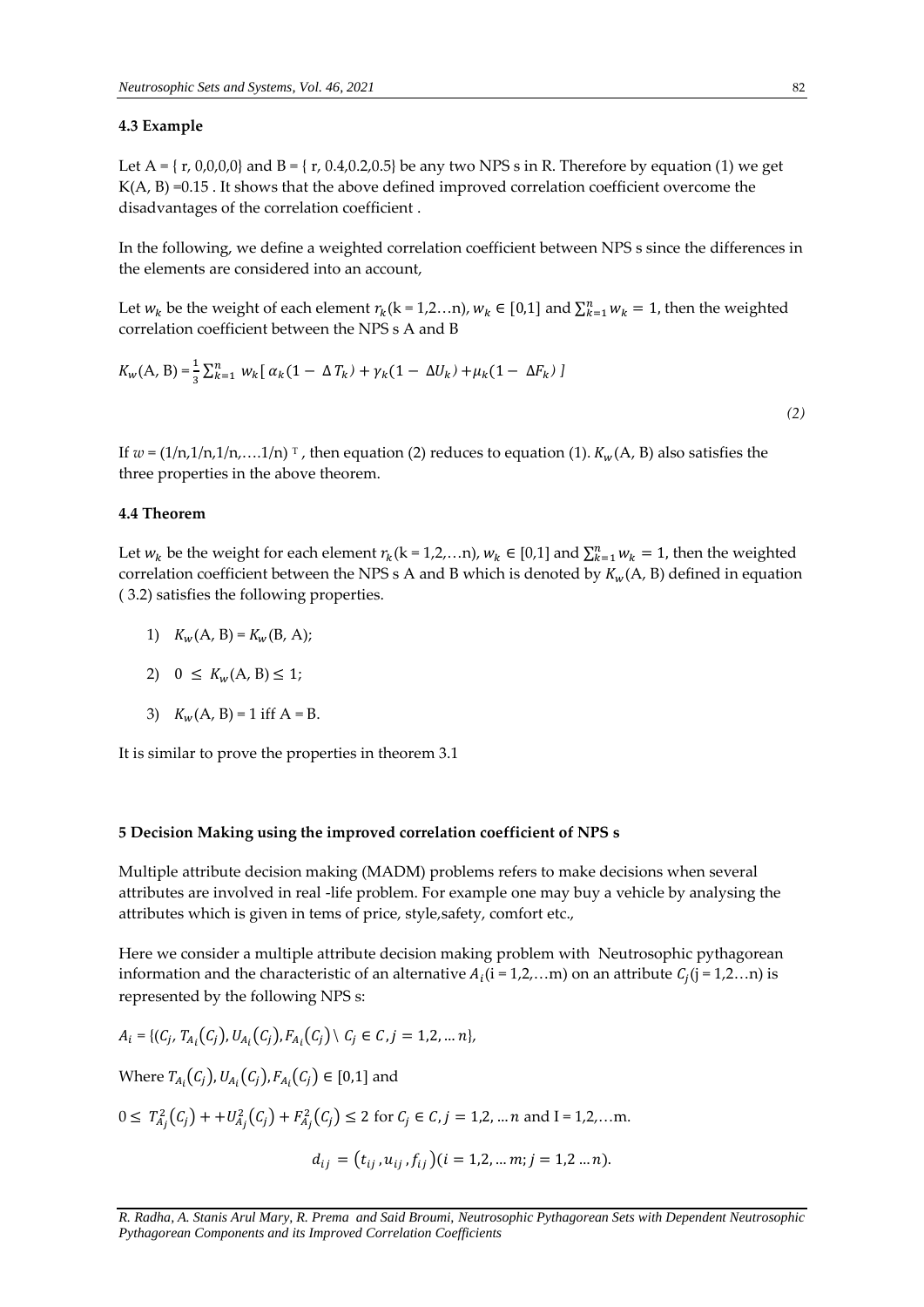Here the values of  $d_{ij}$  are usually derived from the evaluation of an alternative  $A_i$  with respect to a criteria  $C_i$  by the expert or decision maker. Therefore we got a Neutrosophic pythagorean decision matrix  $D = (d_{ij})_{m \times n}$ .

In the caseof ideal alternative  $A^*$  an ideal PNP can be defined by

 $d_j^* = (t_j^*, u_j^*, f_j^*) = (1, 0, 0)(j = 1, 2...n)$  in the decision making method,

Hence the wighted correlation coefficient between an alternative  $A_i$  (i=1,2....m) and the ideal alternative  $A^*$  is given by,

$$
K_{w}(A_{i}, A^{*}) = \frac{1}{3} \sum_{j=1}^{n} w_{j} [\alpha_{k} (1 - \Delta t_{ij}) + \gamma_{ij} (1 - \Delta u_{ij}) + \mu_{k} (1 - \Delta f_{ij})]
$$

Where,

$$
\alpha_k = \frac{2 - \Delta t_{ij} - \Delta t_{imax}}{2 - \Delta t_{imin} - \Delta t_{imax}},
$$
\n
$$
\gamma_{ij} = \frac{2 - \Delta u_{ij} - \Delta u_{imax}}{2 - \Delta u_{imin} - \Delta u_{imax}},
$$
\n
$$
\mu_k = \frac{2 - \Delta f_{ij} - \Delta f_{imax}}{2 - \Delta f_{imin} - \Delta f_{imax}},
$$
\n
$$
\Delta t_{ij} = |t_{ij}^2 - t_j^*|,
$$
\n
$$
\Delta u_{ij} = |u_{ij}^2 - u_j^*|,
$$
\n
$$
\Delta f_{ij} = |f_{ij}^2 - f_j^*|,
$$

 $\Delta t_{imin} = min_j |t_{ij}^2 - t_j^*|,$  $Δu<sub>imin</sub> = min<sub>j</sub> |u<sub>ij</sub><sup>2</sup> - u<sub>j</sub><sup>*</sup>|,$  $\Delta f_{i min} = min_j |f_{ij}^2 - f_j^*|,$  $\Delta t_{imax} = max_j |t_{ij}^2 - t_j^*|,$  $Δu_{imax} = max_j |u_{ij}^2 - u_j^*|,$  $\Delta f_{i max} = max_j |f_{ij}^2 - f_j^*|,$ 

For  $i = 1, 2, \ldots$  m and  $j = 1, 2, \ldots$ n.

By using the above weighted correlation coefficient We can derive the ranking order of all alternatives and we can choose the best one among those.

(3)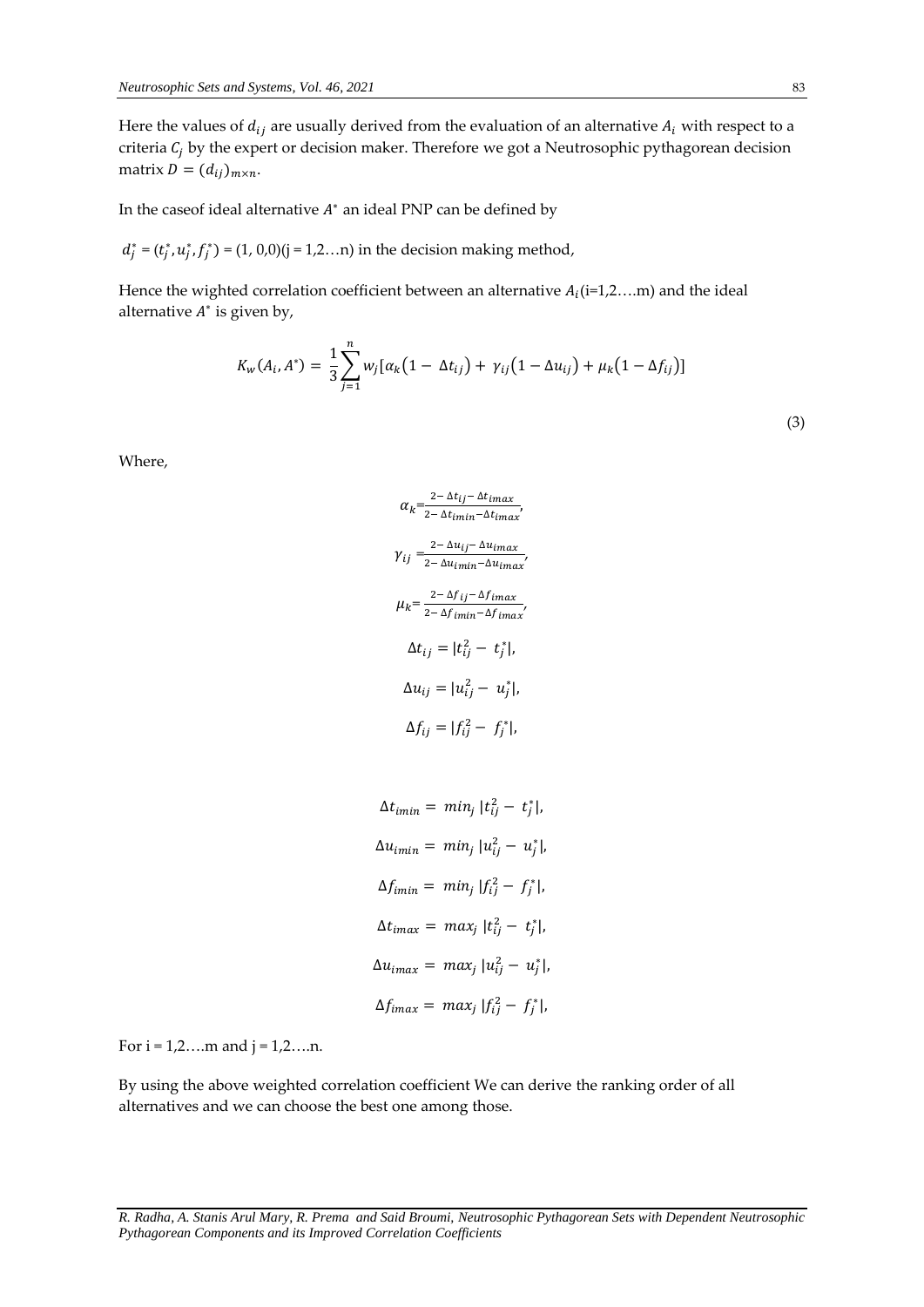# **5.1 Example**

This section deals the example for the multiple attribute decision making problem with the given alt ernatives corresponds to the criteria alloted under Neutrosophic pythagorean environment

For this example, the three potential alternatives are to be evaluated under the four different attributes. The types of intellectual property rights are the alternatives and the various cybercrimes are the attributes for this example. The three potential alternatives are  $A_1$  – copyright,  $A_2$  –patent right and  $A_3$  – trademark and the four diffident attributes are  $C_1$  – infringement,  $C_2$  – piracy and  $C_3$  – cybersquatting . For the evaluation of an alternative  $A_1$  with respect to an attribute  $C_1$ , it is obtained from the questionnaire of a domain expert. According to the attributes we will derive the ranking order of all alternatives and based on this ranking order customer will select the best one. The weight vector of the above attributes is given by  $w = (0.35, 0.4, 0.25)$ , Here the alternatives are to be evaluated under the above three attributes by the form of NPS s, In general the evaluation of an alternative A<sub>i</sub> with respect to the attributes  $C_j$  (i=1,2,3,j=1,2,3) will be done by the questionnaire of a domain expert. In particular, while asking the opinion about an alternative *A*1 with respect to an attribute  $C_1$ , the possibility he (or) she say that the statement true is 0.4, the statement indeterminacy is 0.3 and the statement false is 0.4 . It can be denoted in neutrosophic notation as *d*11 = (0*.*4*,*0*.*3*,*0*.*4).

| A <sub>i</sub><br>Ui |                 | ပြ၇             | Ⴑვ              |
|----------------------|-----------------|-----------------|-----------------|
| H <sub>1</sub>       | [0.4, 0.3, 0.4] | [0.5.0.4, 0.5]  | [0.4, 0.1, 0.4] |
| A <sub>2</sub>       | [0.4, 0.2, 0.6] | [0.3, 0.3, 0.5] | [0.1, 0.4, 0.2] |
| Λą                   | [0.3, 0.4, 0.4] | [0.5, 0.1, 0.4] | [0.4, 0.5, 0.4] |

Then by using the proposed method we will obtain the most desirable alternative. We can get the values of the improved correlation coefficient  $M_w(A_i, A^*)$  ( $i = 1,2,3$ ) by using Equation (3.3).

Hence  $M_w(A_1, A^*)$  = 0.2069,  $M_w(A_2, A^*)$  = 0.17738,  $M_w(A_3, A^*)$  = 0.13516. Therefore Thus ranking order of the three potential alternatives is  $A_1>A_2>A_3$ . Therefore we can say that A1 alternative copyright have more cyber problems subsists in original literary, dramatic, musical, artistic, cinematographic film, sound recording and computer programme as well than the other alternatives of intellectual property rights. The decision making method provided in this paper is more judicious and more vigorous.

# **6. Conclusion**

In this paper, we've outlined the improved correlation coefficient of NP sets and this is often applicable for a few cases ,once the correlation coefficient of NP sets is undefined (or) unmeaningful and additionally studied its properties. Decision making could be a process that plays a significant

*R. Radha, A. Stanis Arul Mary, R. Prema and Said Broumi, Neutrosophic Pythagorean Sets with Dependent Neutrosophic Pythagorean Components and its Improved Correlation Coefficients*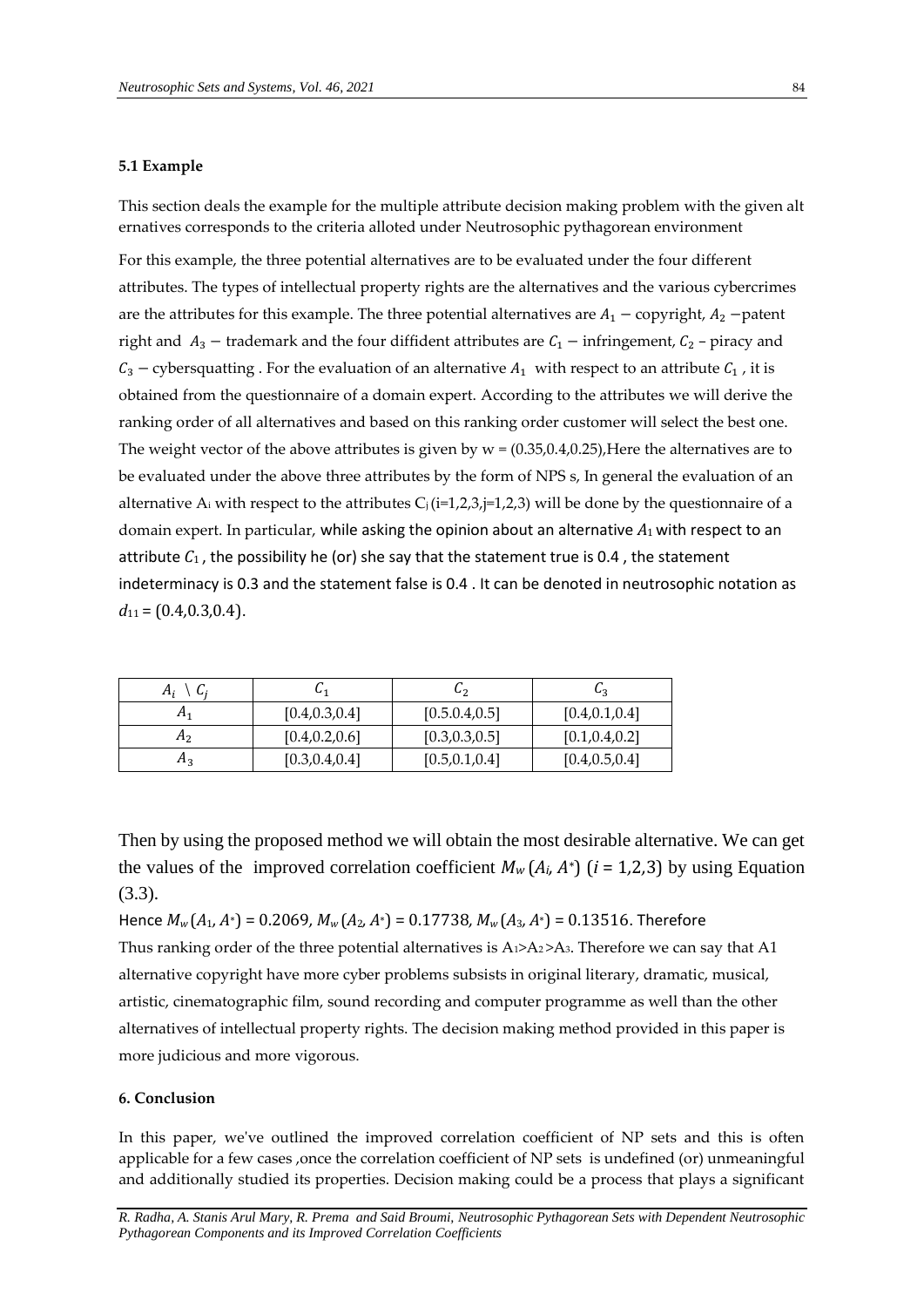role in real world issues. the most method in higher cognitive process is recognizing the matter (or) chance and deciding to deal with it. Here we've mentioned the decision making technique using the improved correlation of NP sets and in significantly an illustrative example is given in multiple attribute higher cognitive process issues that involves the many alternatives supported varied criteria. Therefore our projected improved correlation of NP sets helps to spot the foremost appropriate different to the client supported on the given criteria.

**Funding:** "This research received no external funding"

**Acknowledgments:** I would like to express my special thanks of gratitude to S.P. Rhea and R. Kathiresan for their guidance and constant support in completing my paper.

**Conflicts of Interest:** "The authors declare no conflict of interest."

### **References**

- 1. K. Atanasov, Intuitionistic Fuzzy Sets, *Fuzzy Sets and Systems*.**1986**,volume 20 87-96.
- 2. Broumi S, Smarandache F (2014) Rough Neutrosophic sets, *Ital J Pure Appl Math ,2014, volume* 32:493- 502.
- 3. D.A. Chiang and N.P. Lin, Correlation of fuzzy sets, *Fuzzy Sets and Systems* **1999**, volume102, 221-226.
- 4. D.H. Hong, Fuzzy measures for a correlation coefficient of fuzzy numbers under Tw (the weakest tnorm)-based fuzzy arithmetic operations, *Information Sciences* **2006** volume 176,150-160.
- 5. Rajashi Chatterjee, P. Majumdar and S.K. Samanta, On some similarity measures and entropy on quadripartitioned single valued neutrosophic sets, *Journal of Intelligent and Fuzzy Systems* ,**2016**, volume 302475-2485.
- 6. R. Jhansi, K. Mohana , Florentin Smarandache, Correlation Measure of Pythagorean Neutrosophic sets with T and F as Dependent Neutrosophic Components, *Neutrosophic sets and systems,* **2021,** vol 30,203-212
- 7. R. Radha, A. Stanis Arul Mary. Pentapartitioned Neutrosophic pythagorean Soft set, *IRJMETS*, **2021 ,** *Volume 3(2)*,905-914.
- 8. R. Radha, A. Stanis Arul Mary. Pentapartitioned Neutrosophic Pythagorean Set, *IRJASH*, **2021**, *volume 3,* 62-82.
- 9. R. Radha, A. Stanis Arul Mary. Heptapartitioned neutrosophic sets, *IRJCT, 2021 ,volume 2*,222-230.
- 10. R. Radha, A. Stanis Arul Mary, F. Smarandache. Quadripartitioned Neutrosophic Pythagorean soft set, *International journal of Neutrosophic Science, 2021, volume14(1)*,9-23.
- 11. R. Radha, A. Stanis Arul Mary. Neutrosophic Pythagorean soft set, *Neutrosophic sets and systems,* **2021,** *vol 42*,65-78.
- 12. R. Radha, A. Stanis Arul Mary, Pentapartitioned Neutrosophic Pythagorean Lie algebra, (Accepted)
- 13. R, Radha, A. Stanis Arul Mary, Improved Correlation Coefficients of Quadripartitioned Neutrosophic Pythagorean sets using MADM, *Journal of Computational Mathematica*, volume 5(1),**2021,** 142-153
- 14. R. Radha, A.Stanis Arul Mary, Pentapartitioned Neutrosophic Generalized semi-closed sets, *Journal of Computational Mathematica*,volume5(1),**2021,**123-131
- 15. Rama Malik, Surapati Pramanik. Pentapartitioned Neutrosophic set and its properties, *Neutrosophic Sets and Systems*, **2020,** *Vol 36*,184-192.
- 16. F.Smarandache, A Unifying Field in Logics. Neutrosophy: Neutrosophic Probability, Set and Logic, *American Research Press, Rehoboth*.